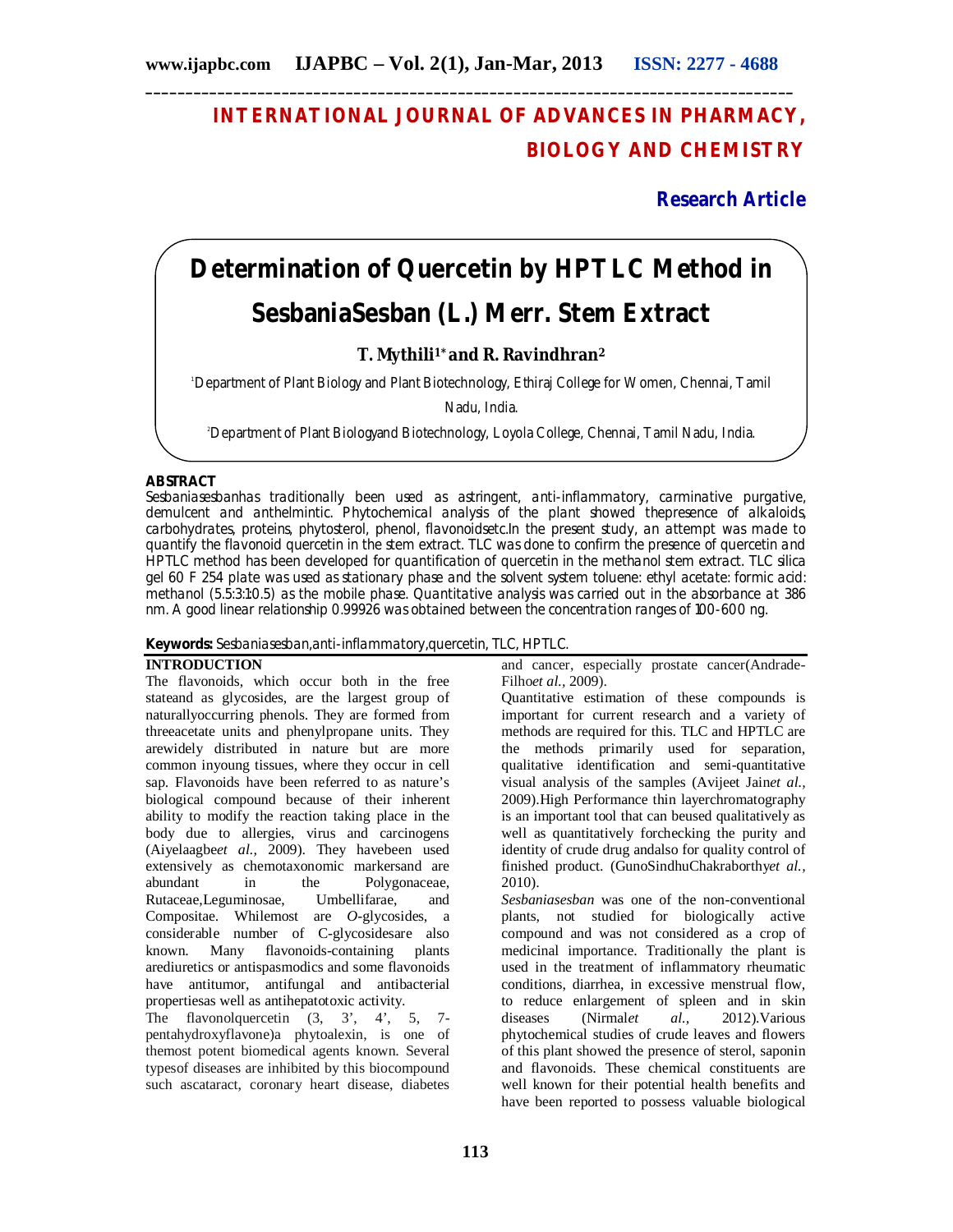activities such as astringent, anti-inflammatory, antimicrobial, antifertility, demulcent and purgative etc. (Sheikh Sajid*et al.,* 2012).

Methanol stem extract of *Sesbaniasesban*was subjected to thin layer chromatography and high performance thin-layer chromatography, to find out the probable number of compounds present in them. Consequently, the present study was focused on the quantitative estimation of the flavonoid quercetin by high performance thin-layer chromatography (HPTLC) in the herbal species *Sesbaniasesban*.

#### **MATERIALS AND METHODS Plant materials**

The plant parts (leaf, stem and root) of *S.sesban* were collected and the authenticity of the plant was confirmed by the Botanical Survey of India, Coimbatore, India.

#### **Preparation of the extract**

The plants were cleaned, washed, shade dried and powdered for the phytochemical study. The parts used were leaf, stem and root. The solvents used were hexane, chloroform, methanol, ethanol and water. The extracts obtained through the cold percolation method were subjected to preliminary phytochemical qualitative screening for the presence or absence of various primary or secondary metabolites. Based on the results obtained in the qualitative phytochemical analysis, the methanol extract of the stem was taken for chromatographic analysis.

#### **Preparation of the Standard**

1mg/ml of the standard,quercertin() was prepared with methanol.From this 50ul was diluted with 950µl of methanol andhence the concentration of the standard was 50 µg/ml.

#### **Preparation of the Sample**

10 mg of the sample was diluted with 1 ml of methanol. Thus, the concentration of the sample was 10mg/ml.

#### **TLC study**

Thin layer chromatography was conducted to study the number of compounds present in the extract. The adsorbent used for thin layer chromatography was silica gel 60 F 254. The pre-coated TLC plate (Merck, Germany) was heated in an oven for activation. 1ml of the standard flavonoid quercetinand the methanol stem extract were applied dried and then kept in the developing tank. The chamber was saturated with the solvents for 20 min at room temperature.Several solvent systems were tried to identify a suitable developing solvent system for the separation of compounds.After the development of the plate, it was air-dried then the numbers of spots were noted and Rf values were calculated.

#### **HPTLC Analysis**

Instrument: CAMAG Automatic TLC Sampler 4 (ATS4) "ATS4\_140608" S/N 140608 (1.02.13) with win CATS software. Stationary phase: TLC plates silica gel 60 F 254 pre coated layer (20 cm X 10 cm), thickness 0.2 mm., No. of tracks: 16, band length: 8 mm. Mobile phase: Toluene: Ethyl acetate: Formic acid: Methanol (5.5:3:1:0.5) Standard: Brown powder Sample : Brown powder Solubility: Methanol Standard concentration: 50µg/ml Standard Injection volumes  $(\mu l)$ : 1, 2, 4,6,8,10,12,14,16,18 Sample concentration: Stem - 10 mg/ml Sample application volumes  $(\mu l)$ : 1, 2,4,8,12,16 Development chamber: Twin trough chamber (20 X 10) Development mode: Ascending mode Distance run: 75 mm Scanning wavelength: 386 nm Lamp: D2 Slit dimensions 4.00 x 0.30 mm, Micro Measurement mode: absorbance.

#### **Preparation of the plates**

The plates used for HPTLC was silica gel 60 F 254 (E.MERCK KGaA).50 µg/ml of the standard was applied in the form of bands usingLINOMAT IV applicator. The volumes appliedwere 1, 2, 4, 6, 8, 10, 12, 14, 16 and 18 µl.The sample concentration was 10mg/ml and the different volumes were 1, 2, 4, 8, 12 and 16 µl. The mobile phase used was toluene: ethyl acetate: formic acid: methanol (5.5:3:1:0.5).The chromatograph was developed for15 minutes, dried at room temperature and scanned at 386 nm.Average peak area of the standard was calculated. The calibration curve of the standard drug concentration (X-axis) over the average peak height / area (Y-axis) was prepared to get a regression equation by Win Cats software.

#### **Estimation of quercetinin methanol stem extract of** *Sesbaniasesban*

The mean peak height / area of the sample were calculated and the content of quercetin was quantified using the regression equation obtained from the standard curve.

#### **Limits of Detection and Limit of Quantification**

The limit of detection (LOD) was the lowest amount of the analyte in the sample which can be detected. The limit of quantification was the lowest amount of the analyte in the sample which can be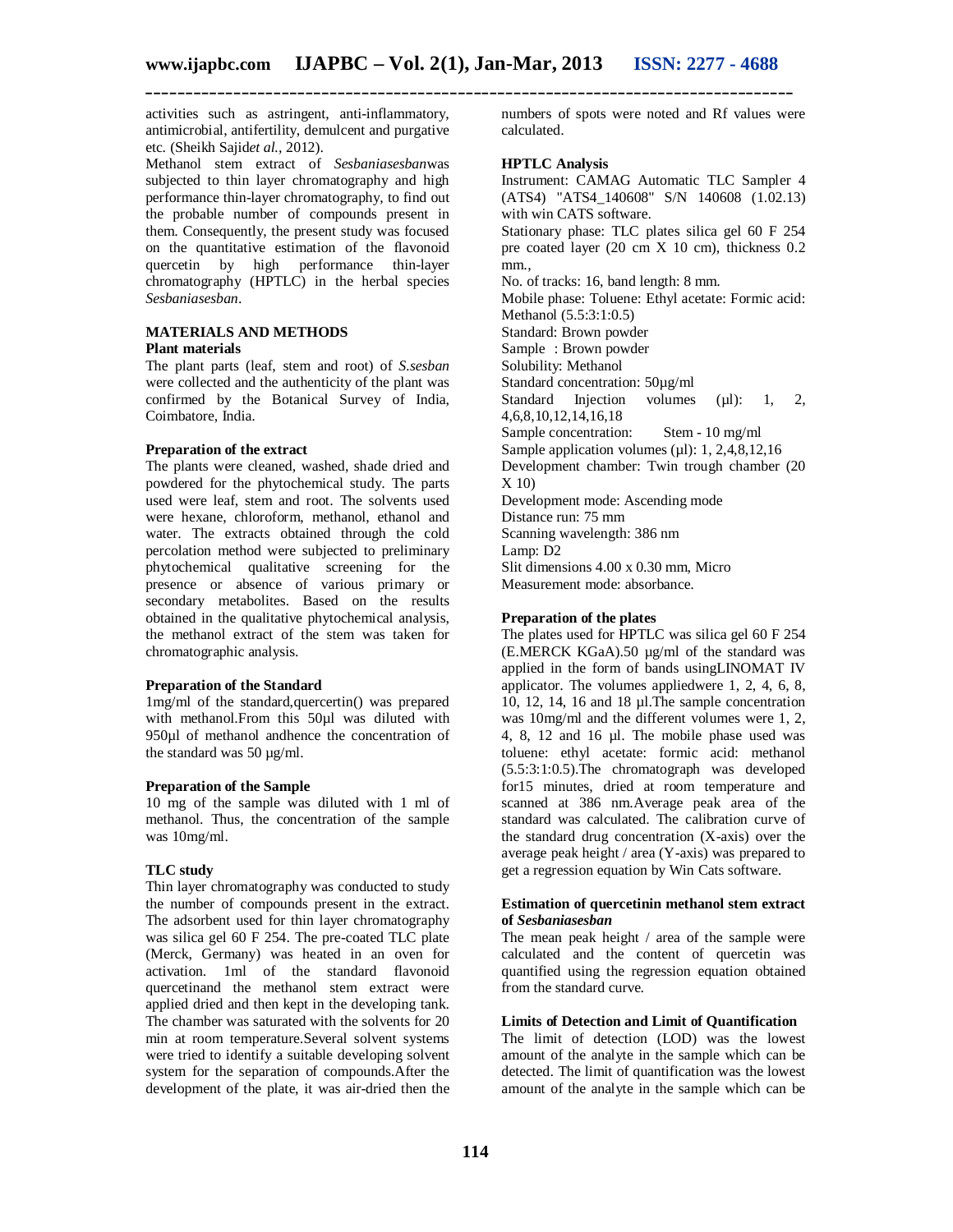quantitatively determined. The signal-to-noise ratios were 3:1 and 10:1 respectively.

#### **RESULTS AND DISCUSSION**

Preliminary phytochemical analysis of methanol extract of the stem of *Sesbaniasesban*revealed the presence of alkaloids, amino acids, phenols, sterols, terpenoids, carbohydrates, flavonoids, and tannins. The TLC procedure was optimized with a view to separate the compounds and to identify one of the phytochemical flavonoid in the extract. Initially toluene: ethyl acetate: formic acid: methanol in varying ratios was tried along with several combinations of other solvents. The developing system consists of toluene: ethyl acetate: formic acid: methanol  $(5.5:3:1:0.5 \text{ V/V/V})$  gave a sharp and well-defined band with Rf = 0.71 for quercetin(Table-1). This showed the presence of the bioactive compound flavonoid.The identity of the quercetin bands in sample chromatograms was confirmed by the chromatogram obtained from the sample with that obtained from the reference standard solution (Sachin U. Rakesh*et al.,* 2009).

HPTLC analysis of the methanol stem extract of *Sesbaniasesban* was carried out along with the standard flavonoid quercetin and toluene: ethyl acetate: formic acid: methanol (5.5:3:1:0.5) as the mobile phase. The number of bands obtained was three to four  $(Fig.1 A, B)$ . The identity of the bands of quercetin in the methanol extract was confirmed by comparing the UV-Vis absorption spectra with those of standards using a CAMAG TLC scanner 3 (Fig.2). The standard quercetin has Rf value of 0.49 (Table-2).

A good linear relationship ( $r^2 = 0.99826$  and 0.99926 with respective to height and peak area, respectively) was observed between the concentration ranges of 100-600 ng/ spot (Fig.3). The use of standard ensures the concentration and ratio of the test compound in the stem (Fig.4, 5). This result coincides with the study of Sachin U. Rakesh*et al.,* (2009) who finds a good correlation

 $(r = 0.9998)$  between the standard and the sample of quercetin in the dried flowers of *Nymphaeastellata*.

The limit of detection and limit of quantification was found to be 100 ng and 300 ng respectively. The regression equation was found to be  $Y=$  $29.69+0.8307^*X$  withrespective to height and  $Y=290.5+19.31^{\circ}X$  withrespect to area, where Y is the peak height / areaand X is concentration of quercetin. With the help of above statistical data, the content of quercetin was determined in the methanol stem extract of *Sesbaniasesban*which was found to be 198.2 mg/100gm (Table-3).The peak purity of quercetin was assessed by comparing the spectra at peak start, peak apex and peak end positions of the spot.HPTLC fingerprinting is proved to be a liner, precise, accurate method for herbal identification and can be used further in authentication and characterization of the medicinally important plant (DuraisamyGomathi*et al.,* 2012). HPTLC technique could be considered as an accurate and precise method for the determination of flavonoid in *Clerodendrumvicosum vent* root samples (Prasanth*et al.,* 2012).

#### **CONCLUSION**

The phytochemical studies showed the presence of most of the biologically active compounds in the plant.It is generally realized that for monitoring quality, HPTLC fingerprinting is ideal which involves comparison between a standard and a sample. The chromatographic studies conducted with the methanol stem extract of *Sesbaniasesban* revealed an appreciable amount of flavonoid quercetin, which confirms its medicinal value.

#### **ACKNOWLEDGEMENTS**

TM wishes to thank RamachandraInnovis, Sri Ramachandra Medical Centre, Chennai, for the instrument facility.

**extract of** *Sesbaniasesban* **and the standard quercetin<br>
<b>Example 3** (Std. flavonoid-quercetin) Ref (methanol stem extract) Colour of the band **Band No. Rf** (Std. flavonoid-quercetin) 1 1 - 0.35 Brown 2 - 1 0.50 Brown 3 1 - 0.57 Fluorescent yellow<br>4 0.71 0.71 Yellow 4 0.71 0.71 Yellow 5 5 - 0.79 Fluorescent pink<br>
6 - 0.85 Fluorescent pink 6 - 0.85 Fluorescent pink

**Table 1: Thin layer chromatography results of methanol stem**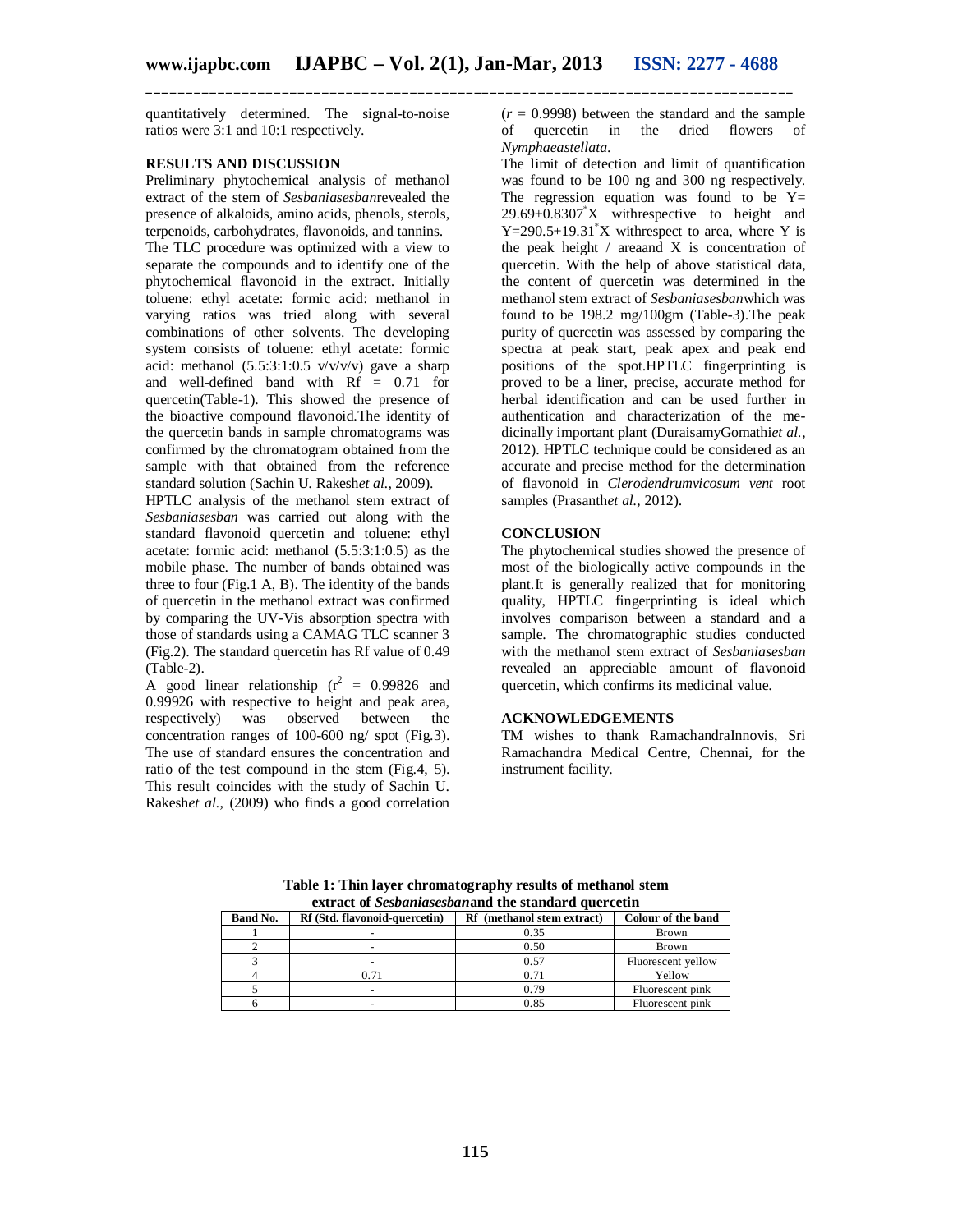| <b>Track</b> | Peak           | Rf   | Height | Area   | <b>Assigned substance</b> |
|--------------|----------------|------|--------|--------|---------------------------|
|              |                | 0.49 | 109.8  | 2209.9 | Quercetin                 |
|              |                | 0.48 | 279.1  | 6017.2 | Ouercetin                 |
|              |                | 0.48 | 373.3  | 8197.7 | Ouercetin                 |
| 6            |                | 0.48 | 436.5  | 9844.0 | Ouercetin                 |
| 16           |                | 0.28 | 72.4   | 4137.9 | unknown                   |
| 16           | $\overline{c}$ | 0.45 | 117.0  | 4864.0 | unknown                   |
| 16           | 3              | 0.50 | 120.0  | 3133.1 | Ouercetin                 |
| 16           |                | 0.58 | 188.2  | 6810.6 | unknown                   |

**Table 2: HPTLC results of methanol stem extract of** *Sesbaniasesban***and the standard quercetin**

#### **Table 3: HPTLC data for quantification of quercetin**

| quantification of querectin   |                |  |  |  |  |
|-------------------------------|----------------|--|--|--|--|
| Parameter                     | Stdquercetin   |  |  |  |  |
| Limit of detection (LOD)      | $100$ ng/spot  |  |  |  |  |
| Limit of quantification (LOQ) | $300$ ng/spot  |  |  |  |  |
| Linearity                     | 0.99926        |  |  |  |  |
| Range (ng /spot)              | $100 - 600$ ng |  |  |  |  |
| Reproducibility               | < 2.0          |  |  |  |  |
| SDV                           | 2.37           |  |  |  |  |



A

B



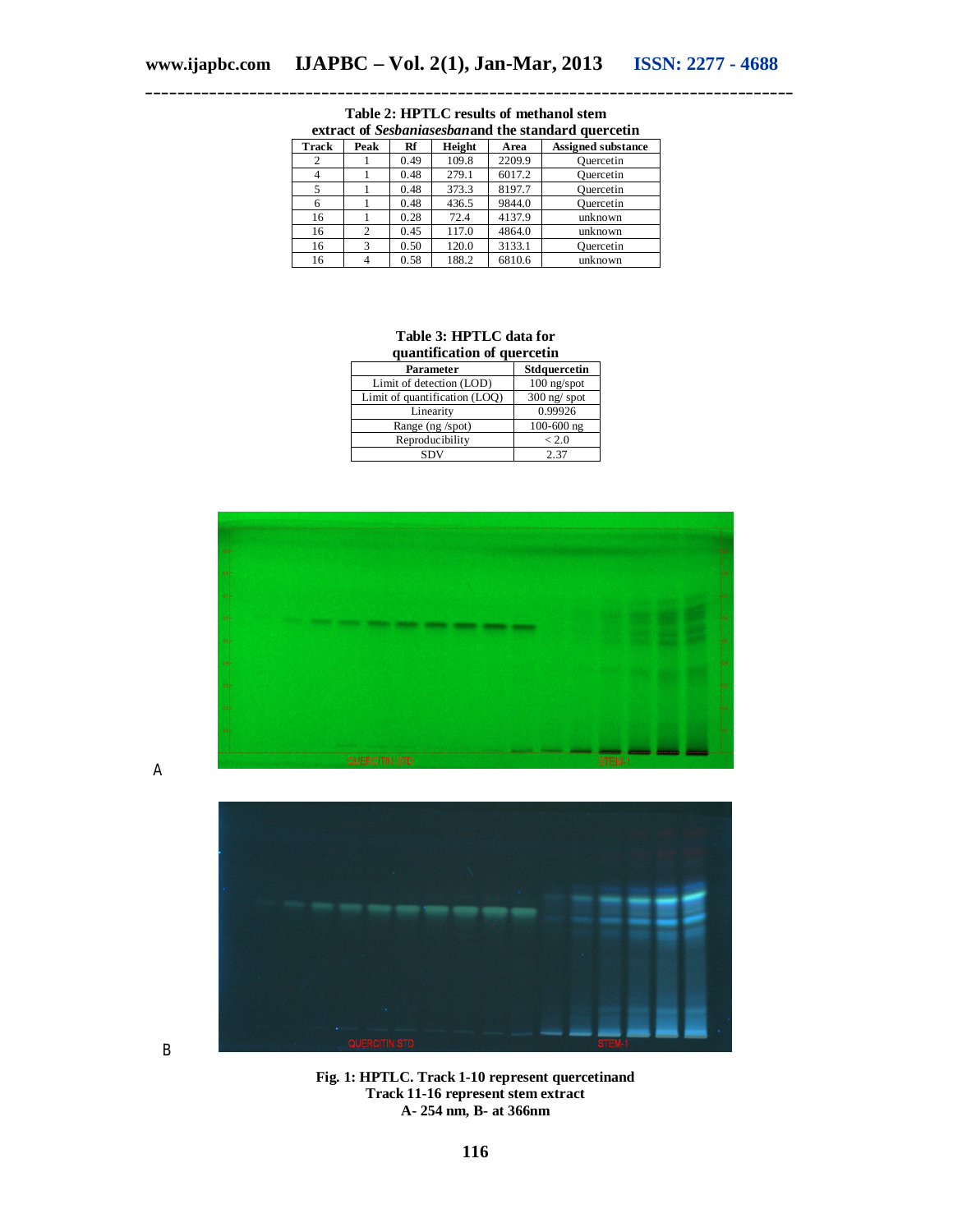**\_\_\_\_\_\_\_\_\_\_\_\_\_\_\_\_\_\_\_\_\_\_\_\_\_\_\_\_\_\_\_\_\_\_\_\_\_\_\_\_\_\_\_\_\_\_\_\_\_\_\_\_\_\_\_\_\_\_\_\_\_\_\_\_\_\_\_\_\_\_\_\_\_\_\_\_\_\_\_\_\_**



**Fig. 2: Calibration curve**



**Fig. 3: Standard and Stem extract Peak**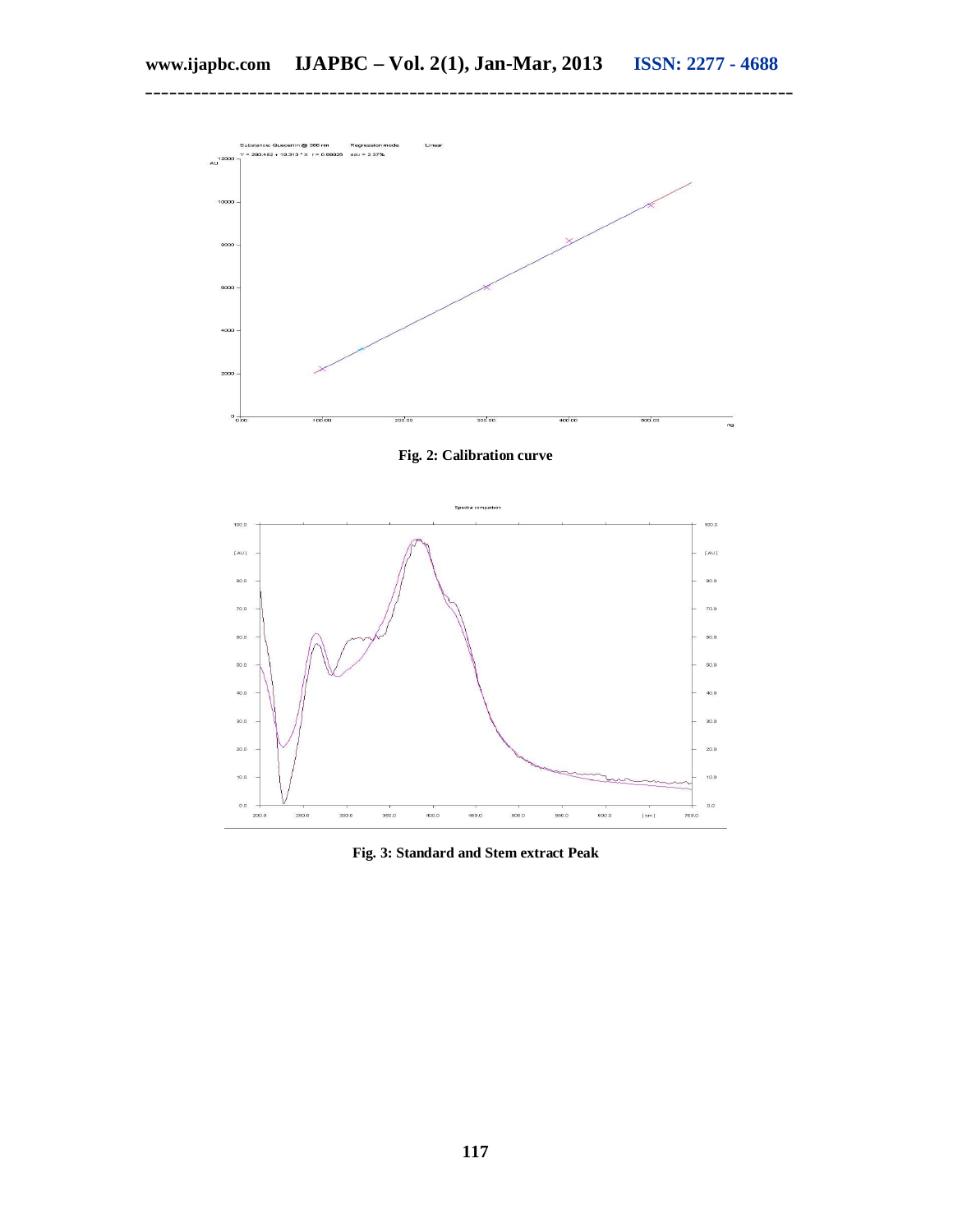

**Fig. 5: Chromatogram of** *Sesbaniasesban***stem extract**

#### **REFERENCES**

1. Aiyelaagbe OO and Osamudiamen PM, Phytochemical screening for active compounds in Mangiferaindicaleaves from Ibadan, Oyo state. Pl. Sci. Res., 2009; 2: 11-13.

2. Andrade-Filho T, Ribeiro T C S, and Del Nero J,The UV-VIS absorption spectrum of the flavonolquercetin in methanolic